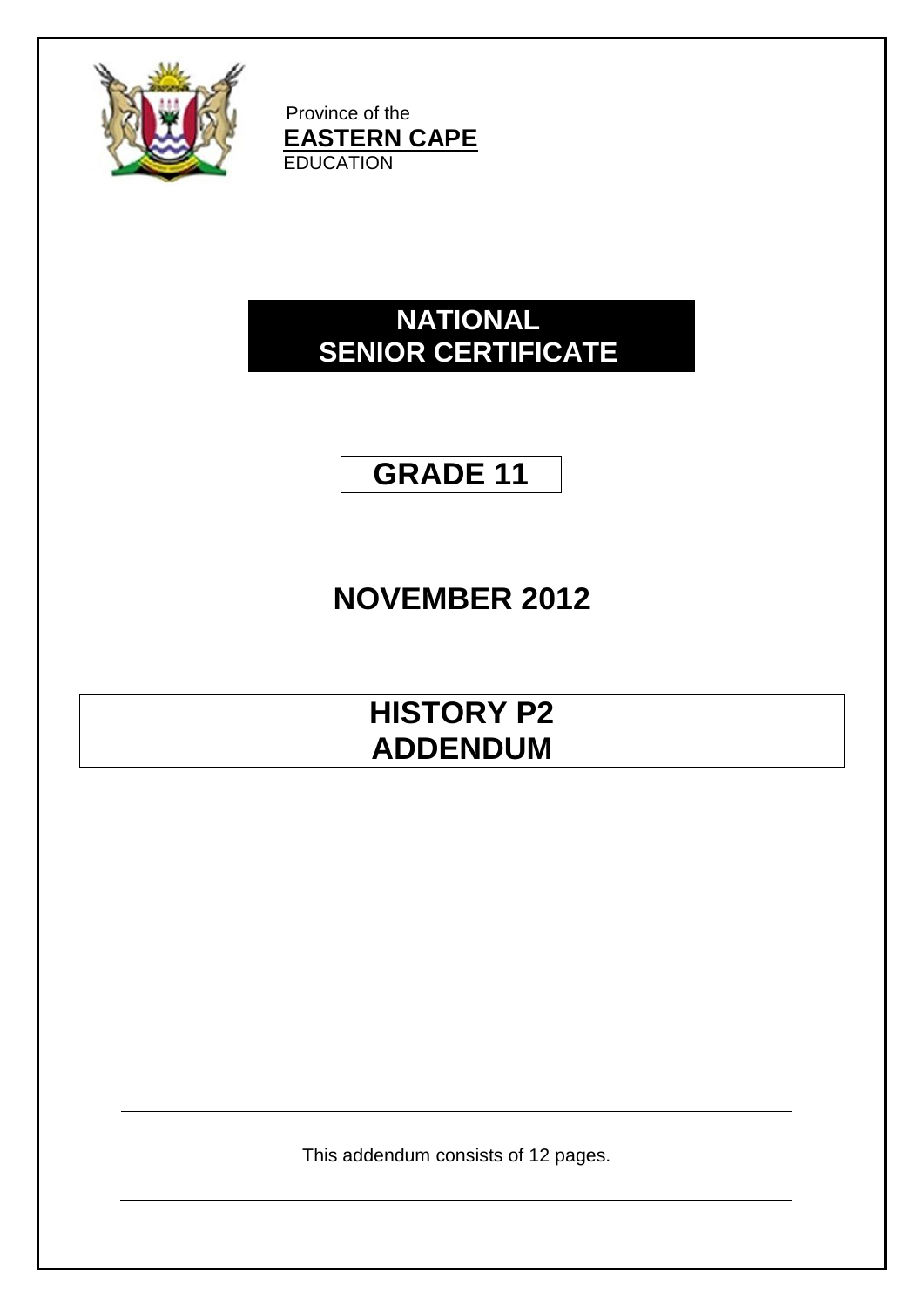#### **QUESTION 1: HOW WAS RACISM APPLIED ON BLACK AMERICANS IN THE USA IN THE 1900s?**

### **SOURCE 1A**

The following extract is taken from *The USA* – 1919 – 1941 by Nigel Kelly and deals with how blacks were treated after the emancipation of slaves.

The black people of the USA had first been brought to the country by white slave traders in the seventeenth century. When slavery was abolished the blacks were given their freedom, but they were a long way from being treated as equals. In the southern states, where the majority of blacks lived, Jim Crow laws were introduced to ensure that white and black communities were kept apart. Blacks were treated as second-class citizens and were not allowed to attend the same schools, eat in the same restaurants or even ride in the same railway carriages as whites. In the southern states they were not allowed to vote or serve on juries.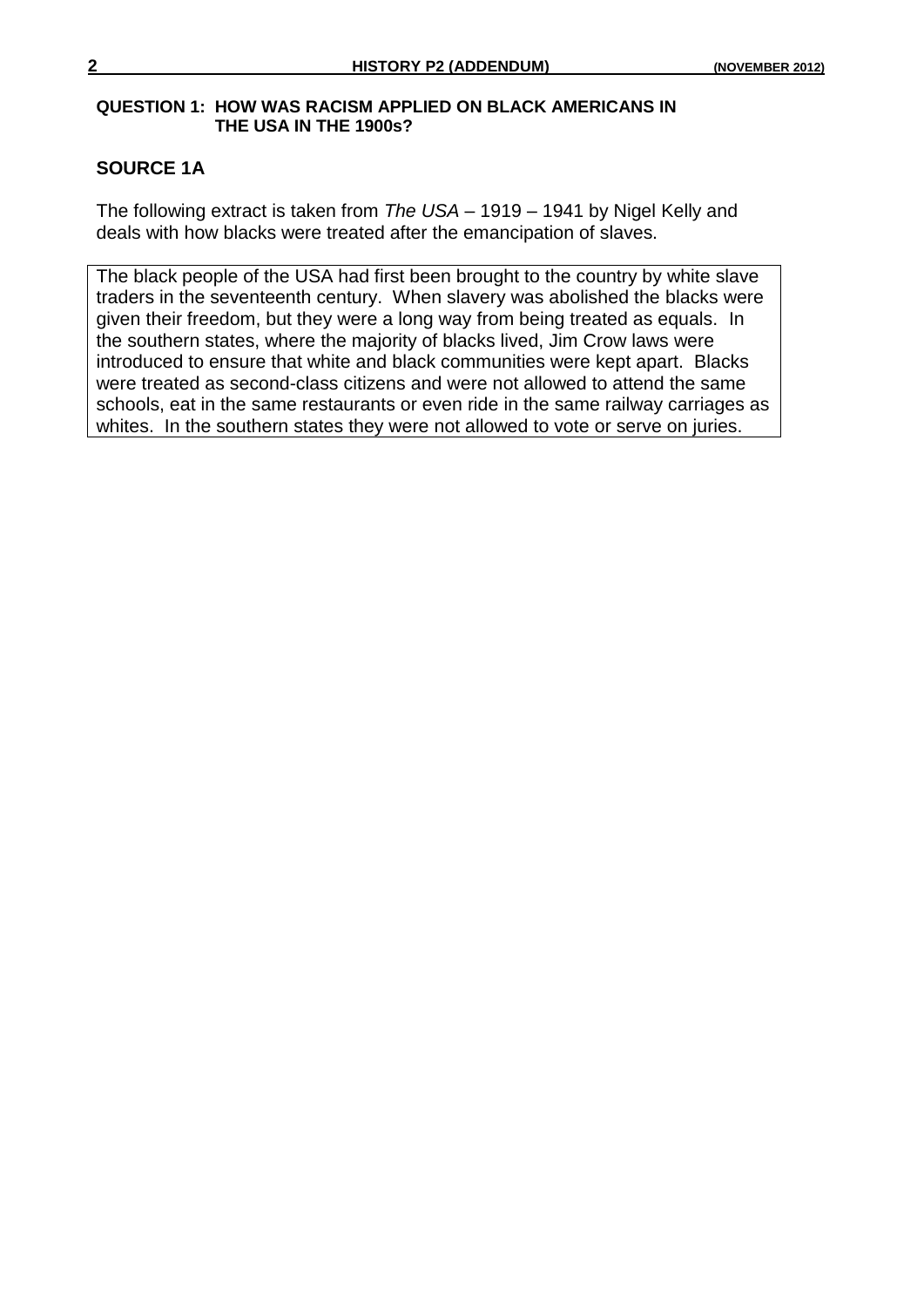#### **SOURCE 1B**

The following written and visual source deals with the racist Ku Klux Klan (KKK) and their attitude towards blacks and is taken from *Working Together against Hate Groups* by Rose Blue.

#### **WRITTEN SOURCE**

An organisation called the Ku Klux Klan used violence to intimidate the black population. The Klan"s main aim was to maintain white supremacy over black American immigrants. It was fiercely patriotic and believed that it was campaigning to protect white, Protestant America from the threats posed by black immigrants, Jews and Catholics. Members swore an oath of loyalty to the USA and promised to defend the country against the government, people, sect or ruler that is foreign to the country.

The Klan often held evening meetings where members paraded in white robes and hoods and carried blazing torches. Those chosen as victims by the Klan faced a number of possible "punishment." Sometimes people would simply be warned to leave town for their own safety. Other victims would receive beatings, have their homes and businesses burned down. The most terrifying punishment was to be lynched (death by hanging without a trail).

#### **VISUAL SOURCE**

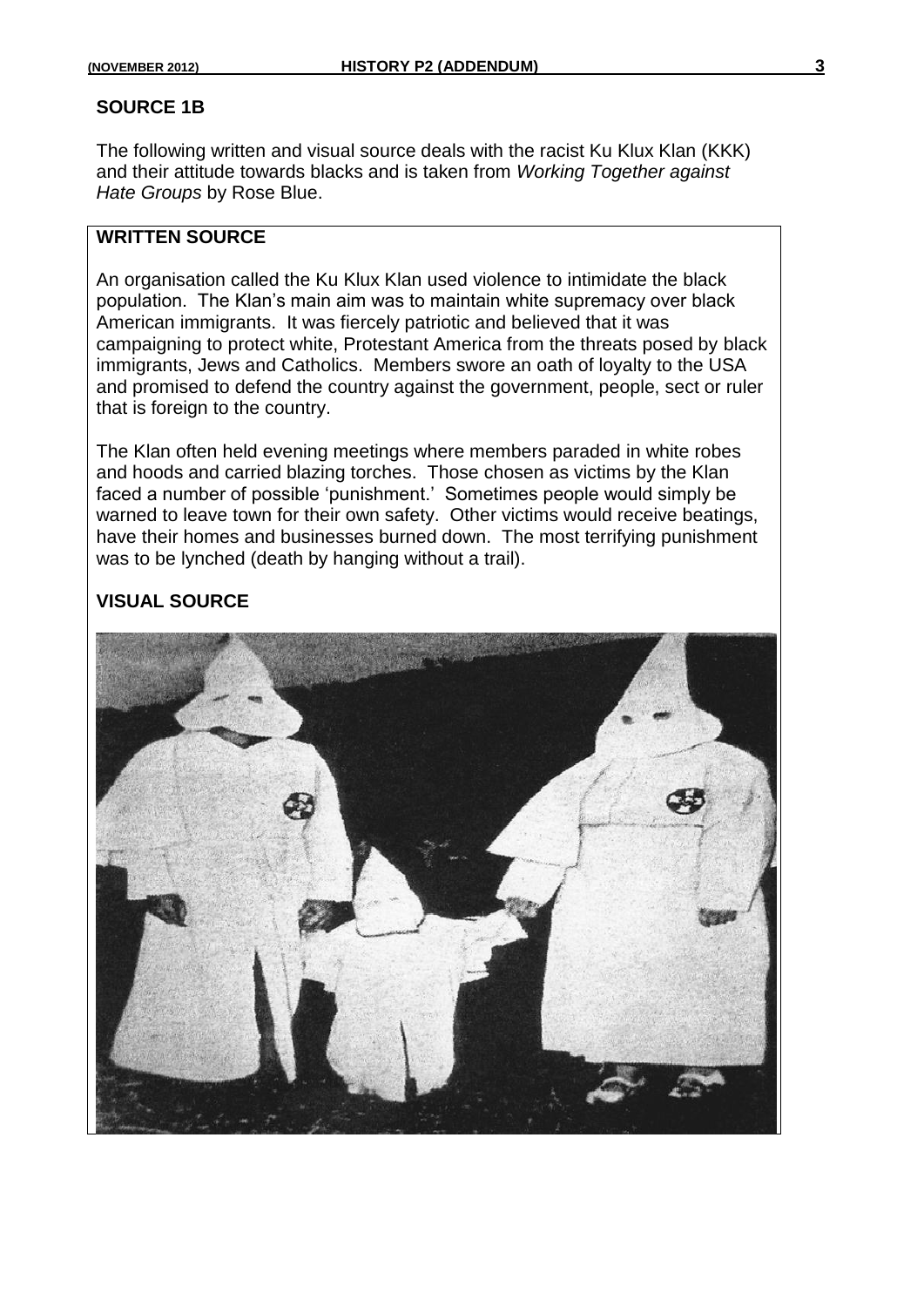### **SOURCE 1C**

This source was taken from *New Generation* by SP Govender *et al* and deals with two perspectives on segregation.

### **VIEWPOINT 1**

This viewpoint of Agnes Smedley wherein she condemns segregation.

The treatment of Negroes in the south has humiliated and shamed me so deeply that my blood runs cold in my veins. Travelling by bus, with the rain pouring, the driver ordered a dozen Negroes to step back and let two handsome white women aboard first. They came on, then the driver saw they had Negro blood in their veins-perhaps their hair showed it. The driver slapped his leg, bawled with laughter and said to the white passengers: "Now ain"t that a joke! I thought they were white and they are Niggers." The faces of the two women and of all the coloured passengers were frozen. Mine froze too. Some of the white passengers broke out into a laugh at the joke … Now when I heard this, I should have stood up and killed the driver. But I sat there petrified, sat there like a traitor to the human race. I kept thinking of what Jesus would have done, and knew that he would perhaps have allowed Himself to be killed. I didn"t do a thing for many reasons: because I have been warned a dozen times by white people that if I did anything it would be the coloured people who will suffer for it.

### **Viewpoint 2**

This view of James Eastland justifies segregation.

The southern institution of racial segregation or racial separation was correct, selfevident truth which arose from the chaos and confusion of the reconstruction period. Separation promotes racial harmony. It permits each race to follow its own pursuits, and its own civilization. Segregation is not discrimination. Segregation is not a badge of racial inferiority, and is recognised by both races in the southern states. In fact, segregation is desired and supported by both races. All free men have the right to associate exclusively with members of their own race if they so desire. Free men have the right to send their children to schools of their choice. These rights are inherent in the Constitution of the USA and in the American system of government. Both state and national, to promote and protect this right.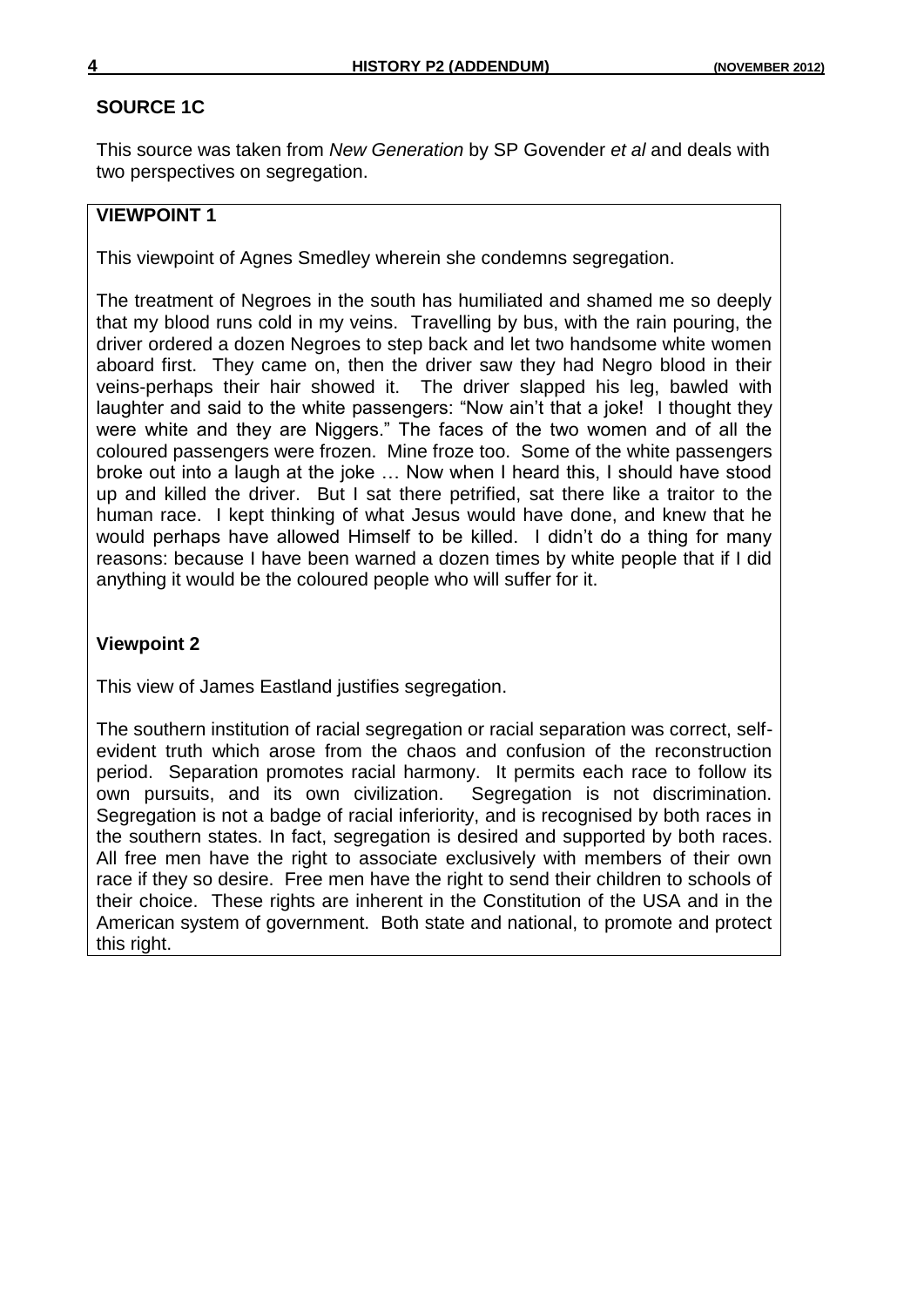#### **SOURCE 1D**

On May 17, 1954 the US Supreme Court ordered the desegregation of American public schools. White Southerners were unhappy as they believed that segregation would ruin their schools and their children"s education and that educated black Americans would compete with them for jobs. This photo was taken from Hate Groups by SE Thompson and shows that in spite of the proclamation white student did not want to allow Elizabeth Eckford in their school.

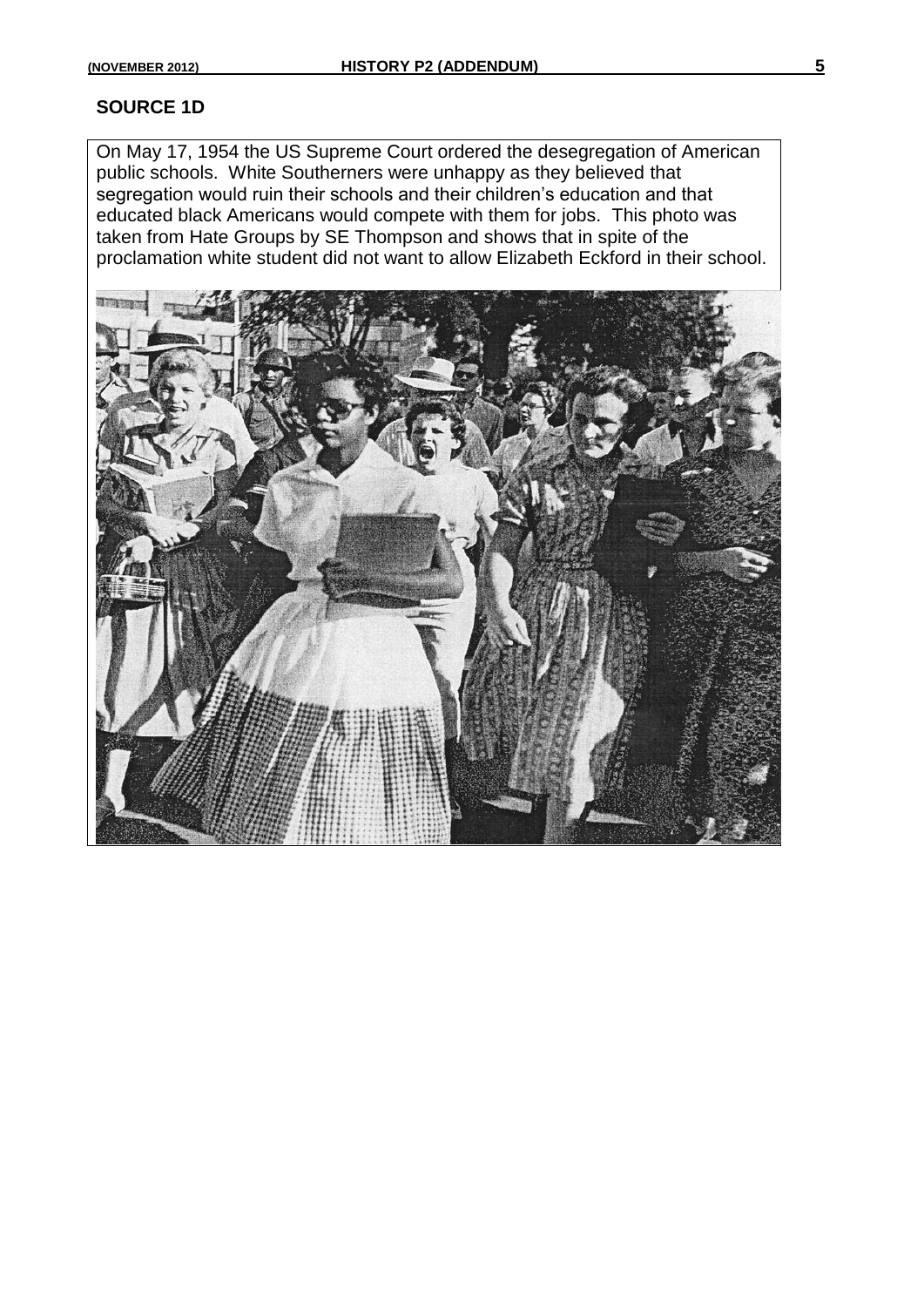#### **QUESTION2: WHAT WERE THE FACTORS BEFORE AND AFTER WORLD WAR TWO THAT CONTRIBUTED TO AFRICAN STATES GAINING THEIR INDEPENDENCE?**

#### **SOURCE 2A**

This cartoon depicts Black Africa in chains, awaiting to break free and was taken from *History for a New Generation* by SP Govender *et al*.



**Black Africa in chains, waiting to burst free**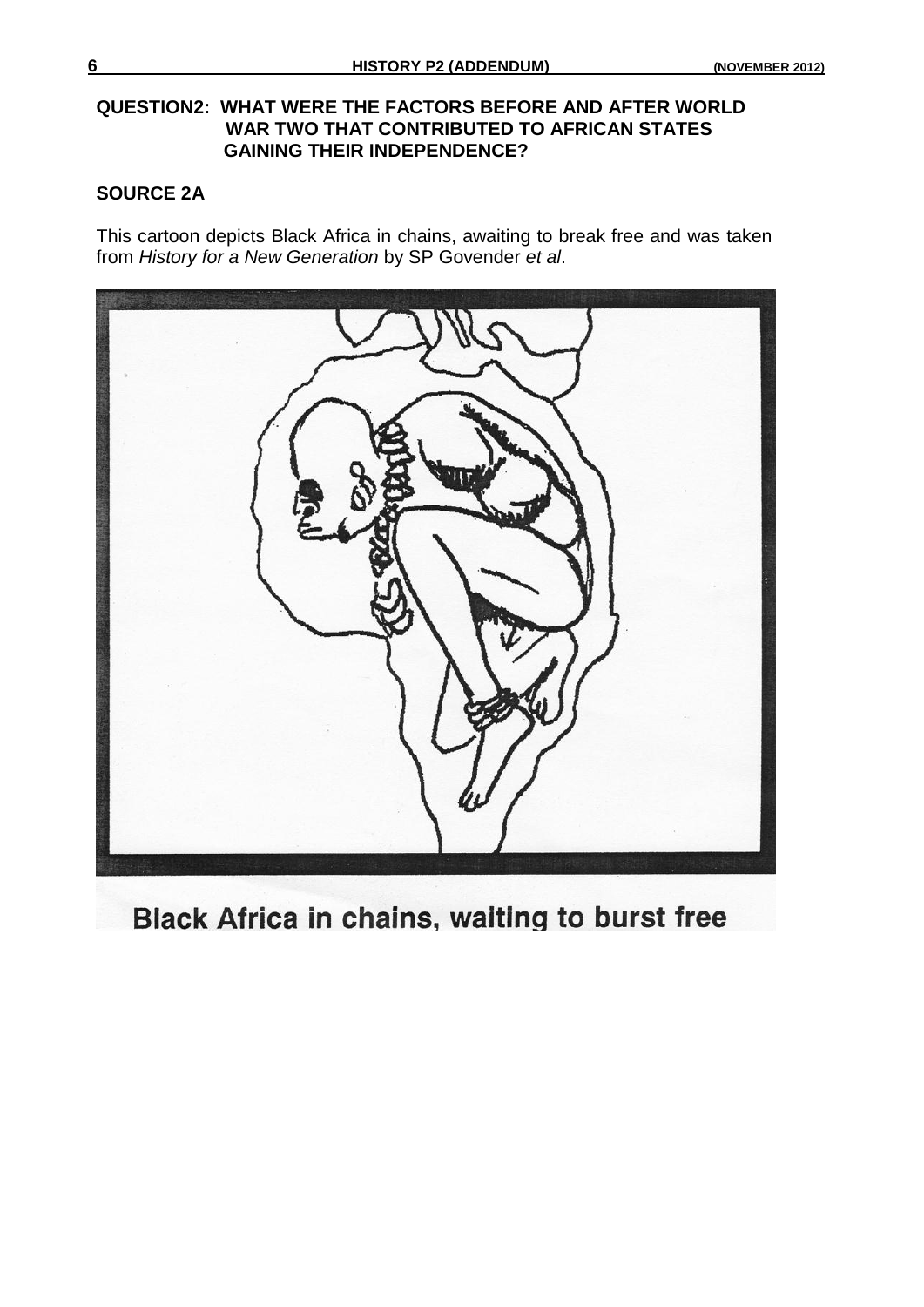#### **SOURCE 2B**

The following extract was taken from *Africa: A Modern History* by Guy Arnold and deals with factors that contributed to independence.

After World War Two, emerged two superpowers, the start of the Cold War and nationalist demands for independence. Moreover much of the groundwork necessary for the transition to independence had been laid during the war even though this had not been the intention. The losses suffered at the beginning of the war by the main colonial powers effectively destroyed their semi-conscious assumption that they had a natural right to rule the "uncivilized" world.

In October, just after the war, the sixth Pan-African Congress was held in England, to demand that the bad treatment of Africans by the colonial powers to stop. Jomo Kenyatta and Kwame Nkrumah attended the Congress. The Congress was to call for an end to colonialism, its members declaring in their manifesto, "We are determined to be free." The Congress became a starting point for the coming independence struggle. The Congress rejected colonialism in all its forms. The Congress called for positive action, like Ghandi"s action, preferably without violence. The Congress called on Africans everywhere to organise themselves into political parties, trade unions … Kwame Nkrumah (the future president of Ghana) called on Africans to demand an end to colonialism with strikes and boycotts if needed.

#### **SOURCE 2C**

This extract was taken from *In Search of History* by J. Bottaro *et al* and deals with Britain's effort to get support from Africans and to declare their loyalty. This source has 2 viewpoints.

#### **VIEWPOINT 1**

A person with a loyalty certificate could not usually be prosecuted for any action against a non-loyalist, he could be exempted from paying school fees, he could travel without a pass, and he could become a member of land consolidation, school, church, and other committees. This certificate also enabled the holders to plant coffee and other cash crops, to obtain licences to own trading plots in market areas and to obtain vehicle licences.

#### **VIEWPOINT 2**

The Mau-Mau also had people swear their loyalty and in some circumstances it was forced upon them. I swear that I will fight for the African soil that the white man has stolen from us. I swear that I will always try to trick a white man, strangle him, take his gun and any valuables he may be carrying. I swear that I will offer all available help and further the cause of the Mau-Mau. I swear that I will kill, if necessary, anybody opposed to this organisation.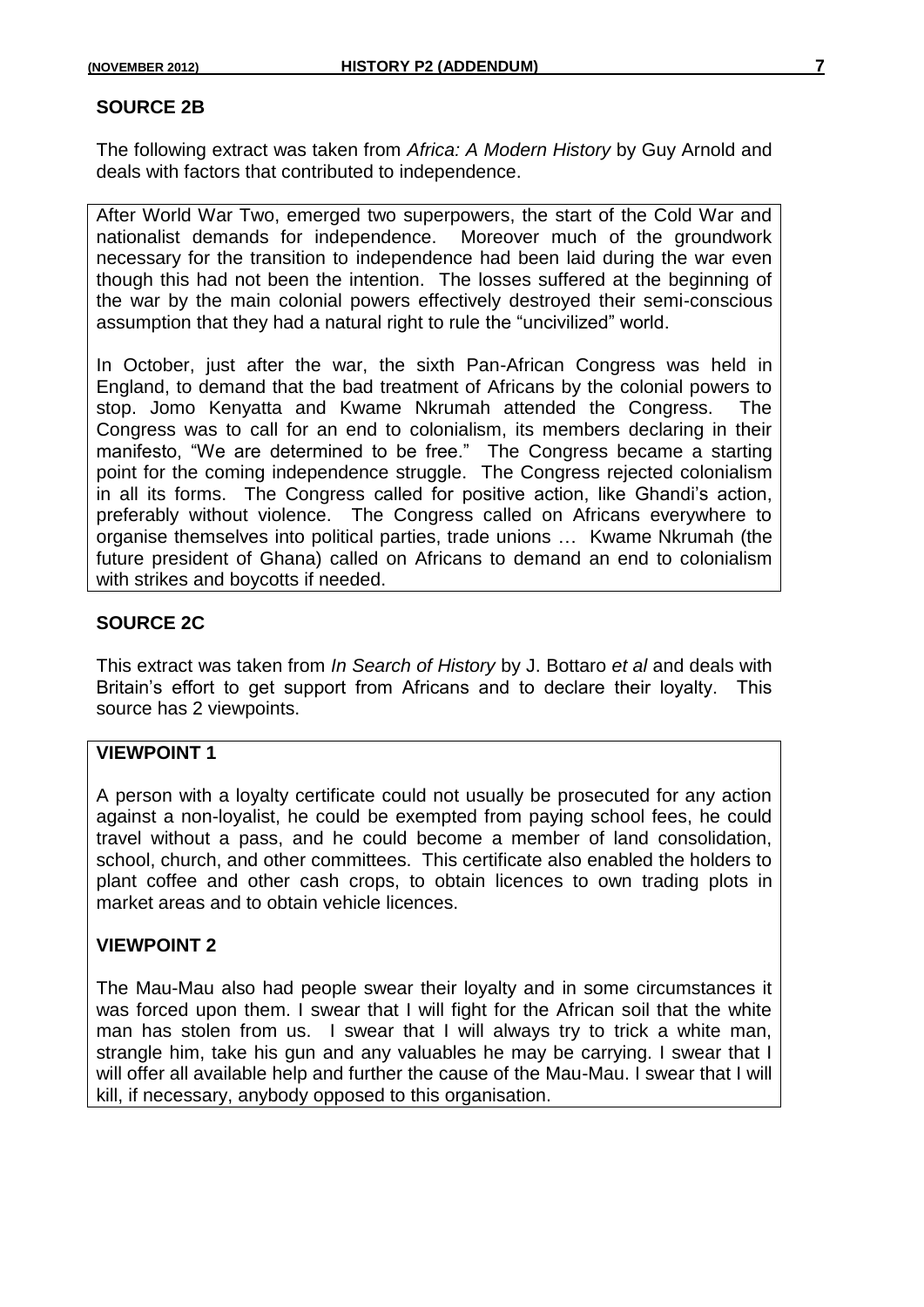#### **QUESTION 3: HOW DID THE FREEDOM CHARTER CHALLENGE THE APARTHEID GOVERNMENT AND THE RESULTS THEREOF?**

### **SOURCE 3A**

This extract is taken from *New Africa: History* by N. Frick *et al* and deals with the liberation movements decision to start a new resistance plan, called the Congress Alliance.

2 August 1953, Z.K. Matthews, president of the ANC in the Cape Province suggested that a national convention be called to discuss the problems facing the nation. "This convention could draw up a Freedom Charter for the democratic South Africa of the future" he said. The Freedom Charter would be a document that reflected the hopes and wishes of people who were denied their human rights.

A National Action Council was formed to organise the Congress of the People. The ANC invited representatives from other organisations to take part- the South African Indian Congress, the Congress of Democrats and the Coloured People"s Organisation and eventually met at Kliptown in 1955. It was in Luthuli"s description, "the first fully representative gathering in the Union of South Africa"s history... Nothing in the history of the liberation movement in South Africa quite caught the populations as this did, not even the Defiance Campaign."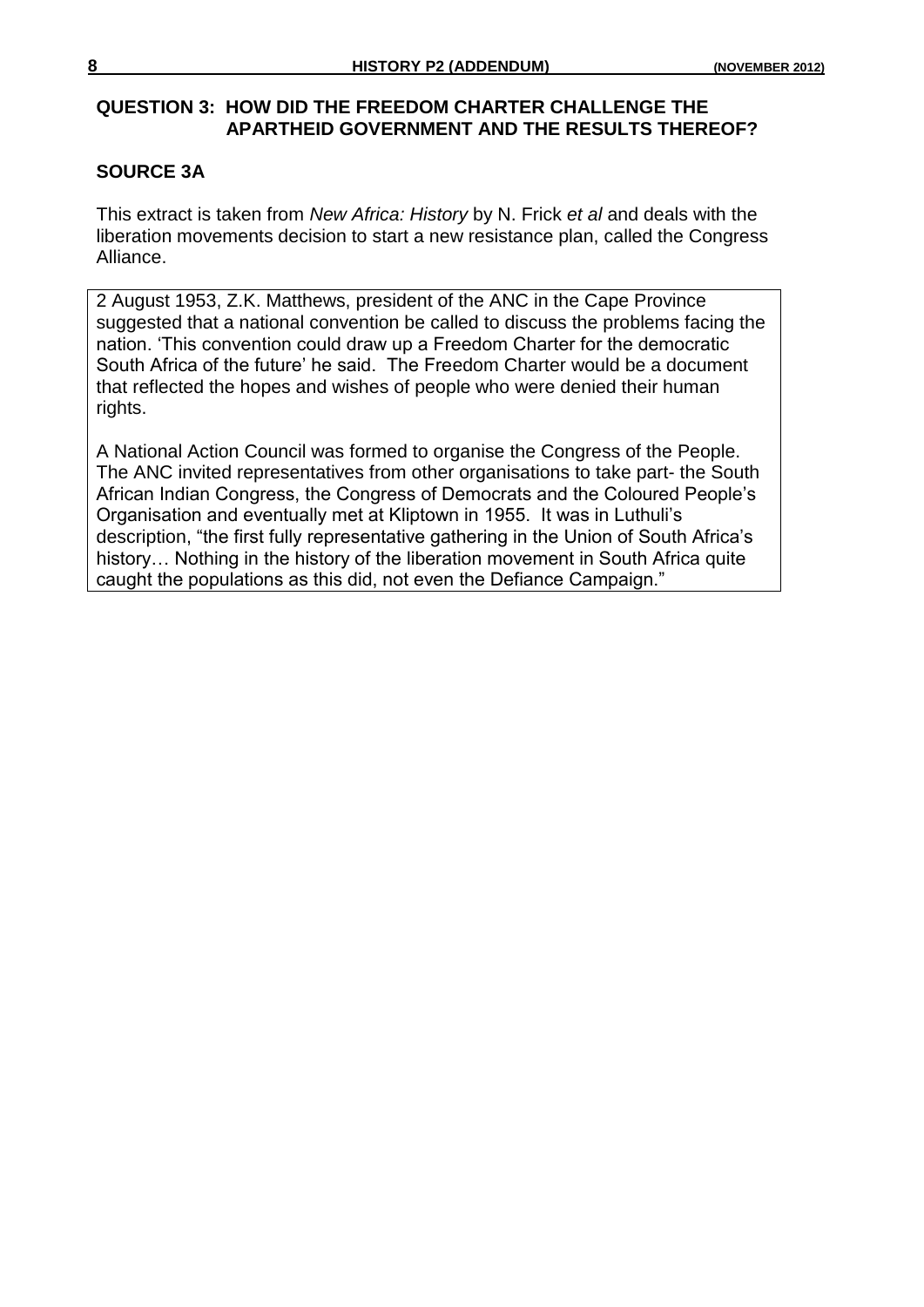#### **SOURCE 3B**

These extracts deals with different views about the Freedom Charter. This is an extract from the Freedom Charter, taken from *New Generation History* by SP Govender *et al*.

## **VIEWPOINT 1**

"We the people of South Africa, declare for all our country and the world to know:

That South Africa belongs to all who live in it, Black and White, and that no government can justly claim authority unless it is based on the will of the people.

That our people have been robbed of their birth right to land, liberty and peace by a form of government founded on injustice and inequality.

That our country will never be prosperous or free until all our people live in brotherhood, enjoying equal rights and opportunities.

That only a democratic state, based on the will of the people, can secure to all their birth right without distinction of colour, race, sex or belief.

And therefore, we the people of South Africa, Black and White, together equals, countrymen and brothers, adopt this Freedom Charter. And we pledge ourselves to strive together, sparing nothing of our strength and courage, until the democratic changes here set out have been won."

#### **VIEWPOINT 2**

This extract reflects dissatisfaction with the Freedom Charter and was taken from *South Africa: A Modern History* by TRH Davenport.

The content of the charter were immediately disputed. Many liberals were against the socialist-revolutionary statement in the document i. e., "There will be a committee of workers to run the gold mines and the workers will take over and run the factories", and resented the influence of the Congress of Democrats, who was believed to be a front for the communist. The Africanist too were concerned with the statement pertaining to the rights and guarantees for all national groups.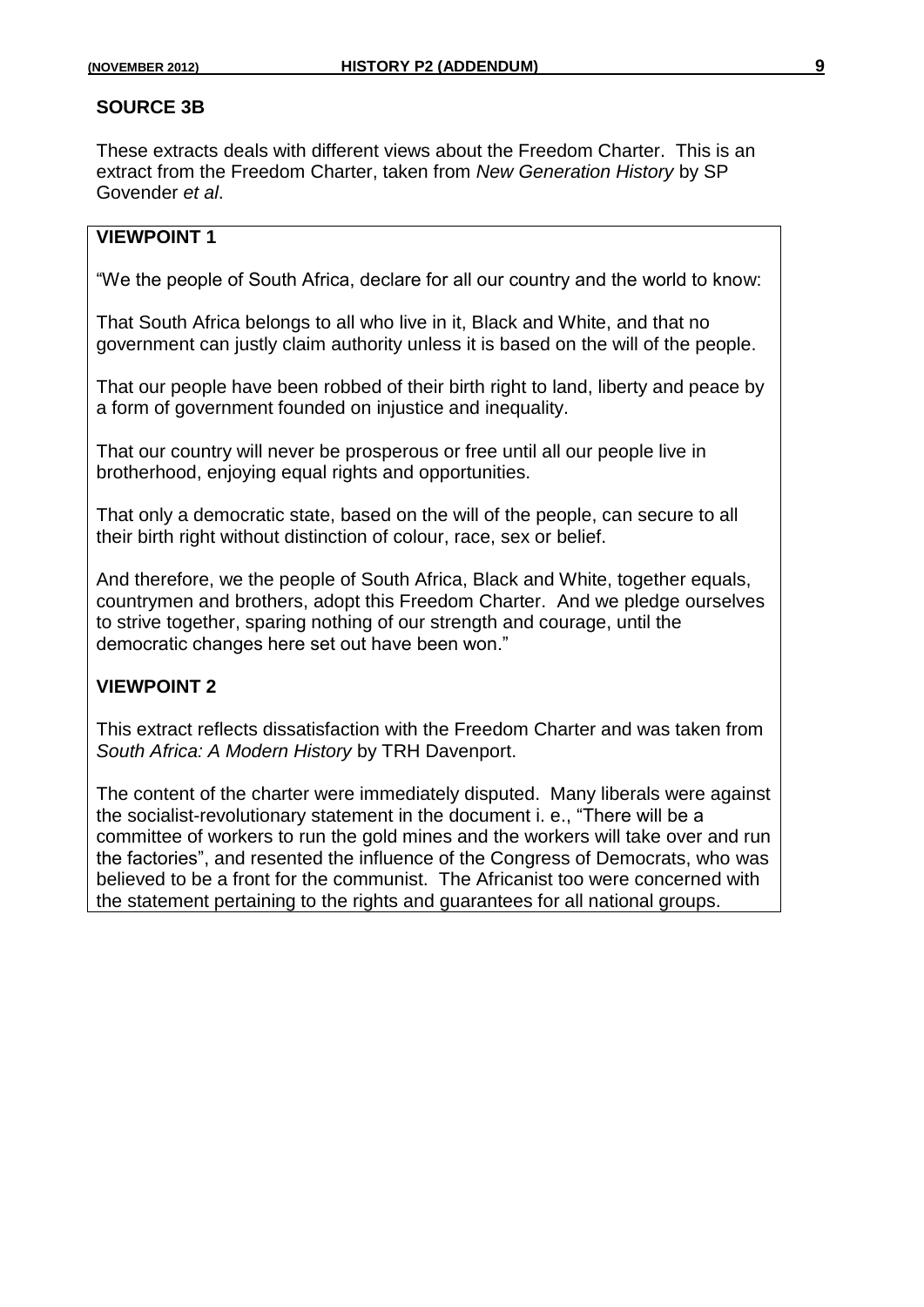## **SOURCE 3C**

The following visual and written source was taken from *They fought for Freedom: Nelson Mandela* by K. Pampallis and deals with the High Treason of those who participated in Congress Alliance and the Freedom Charter.

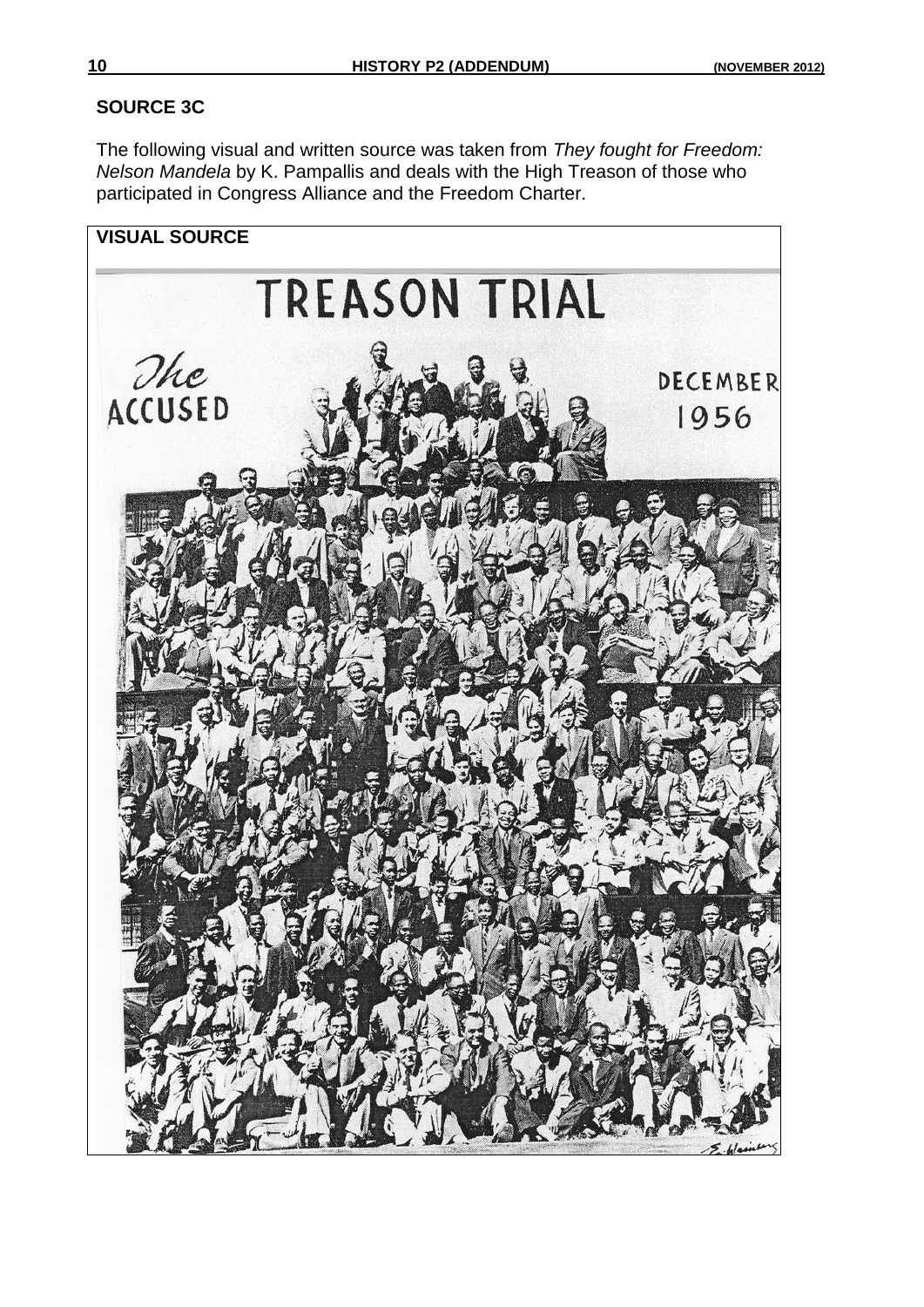#### **WRITTEN SOURCE**

On 5 December, 1956, police arrested 156 people of all races. They were charged with High Treason. Mandela recalls, "We were taken (to the court) the Drill Hall in Johannesburg in a sealed police van escorted by heavy armed soldiers. When they arrived at the court at the beginning of the trail, the accused and their lawyers were surprised to see that a huge cage had been erected inside the court room. The accused were supposed to sit locked inside it. As a joke, one of them put a sign that said, "Dangerous. Please do not feed."

There were about 12 000 documents of evidence. Hour after hour the prosecutor read document after document. His voice went on and on in the hot court room. Even though the trailists were accused of a serious crime, it was hard to pay attention in this monotonous process. Some read, dozed off, some did crossword puzzles and played games such as chess.